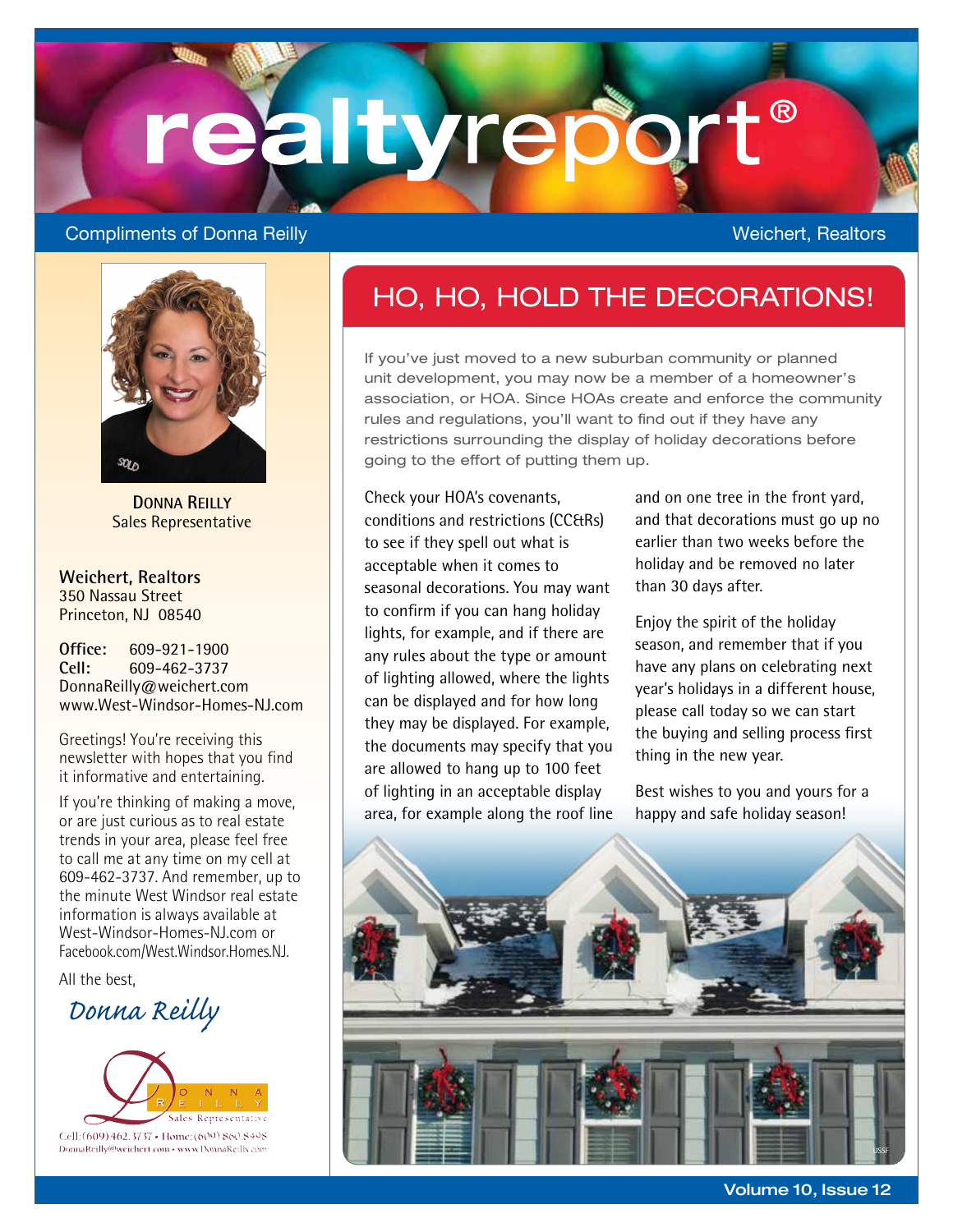# PAINT & PAPER PREP

You've finally found the perfect print or paint color and are itching to give that room a facelift! Not so fast, though – surface preparation is key to being happy with your results; as such, problems like the following need to be addressed before you go applying that wallpaper or fresh coat of paint.

- **Popped nails, holes, and cracks.** Wallpaper might disguise these problems, but painting over them can actually make them more noticeable. Small imperfections like popped nails can be hard to see, though; to make them more apparent, hold a bright light up to your walls and mark them with painter's tape or pencil so you can find and fix them later. How you make the repairs will depend on the size and nature of the hole or crack, as well as on the material the wall is made from.
- **Textured walls.** A technique often used to hide imperfections like those mentioned above, texturing is achieved by manipulating joint compound with patterning tools like sponges or brushes, or by applying textured paint (like that used for popcorn ceilings). Smoothing textured walls is a laborious process, but it can be done. Either you remove the texturing by softening and loosening it with water then scraping or sanding it off, or you fill in the surface by applying thin layers of joint compound in a process known as skim coating.
- **Stuck-on wallpaper.** Today's wallpapers are much easier to remove, but if you're up against the old stuff, you have messy work ahead. What can't be scraped off may need to be steamed off or chemically removed. You'll want to score the problem paper so the steam or chemical remover can better penetrate the paper and break down its adhesive. You can use a utility knife, but there is also a tool made just for this purpose, called a wallpaper perforator, that can help move the job along.
- **Boldly colored walls.** Bright or dark colors can show through lighter paint layers and even some wallpapers. The good news is you won't need to limit your choices to what will effectively mask what's underneath or apply multiple coats of new paint – if you apply primer first. A coat of

high-hiding primer goes a long way towards achieving results that are more true to color with fewer coats. You can even have your primer tinted to match your new color, making it even easier to cover up the old color.

**Dirt.** Even if they aren't newly covered in drywall dust as a result of your hole-repairing or texture-removing, your walls still hold dirt from everyday wear-and-tear grease, cigarette smoke, pet dander, and particulate are some examples. If you skip cleaning, you'll seal the dirt in, making for walls that aren't as smooth and that have a harder time holding onto paint or wallpaper. Available at your local home improvement store, trisodium phosphate (TSP) is a powerful cleaner that also etches your walls so your paint or wallpaper will better adhere to them. Just mix with water, scrub onto walls, and rinse.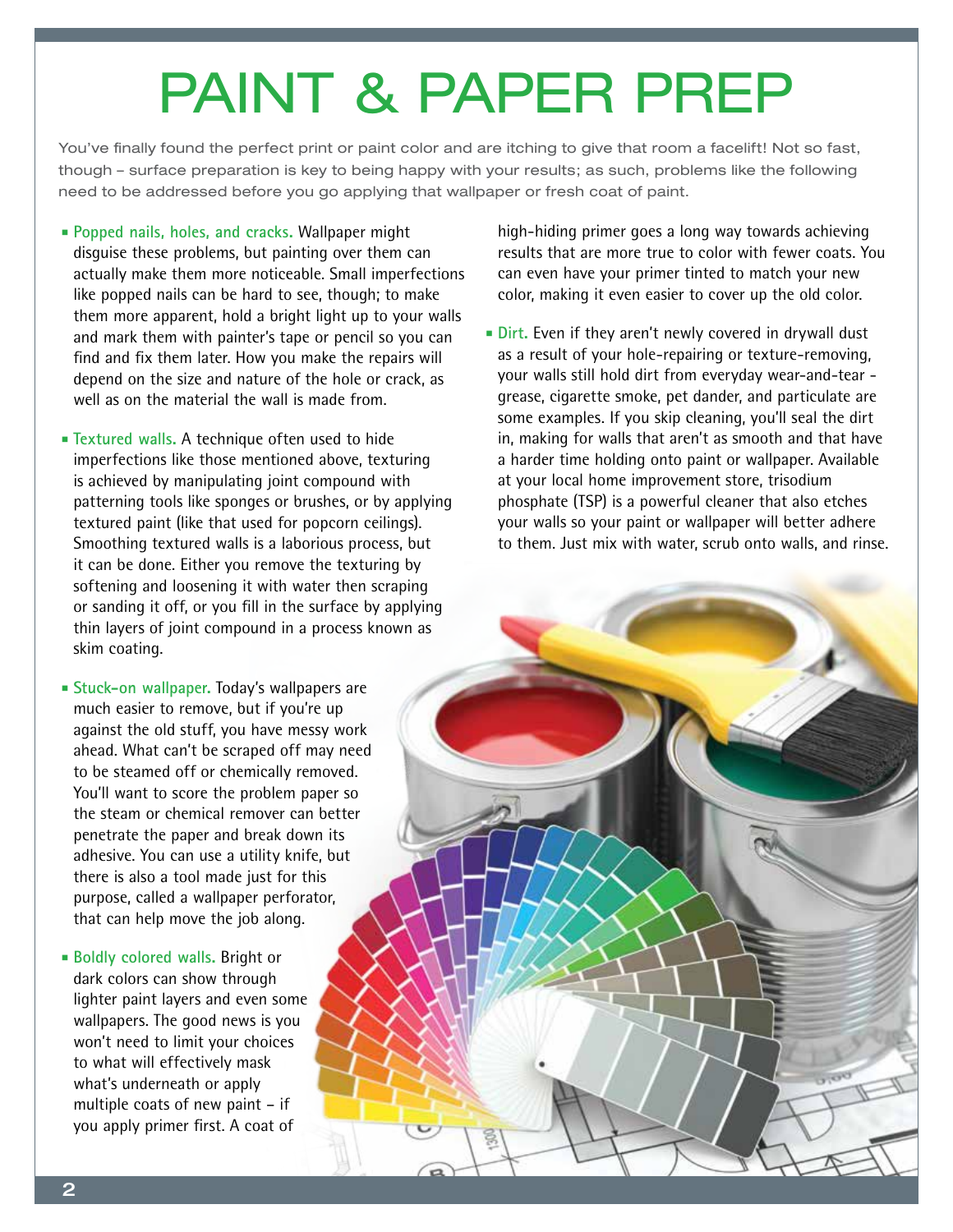## IF I'D ONLY KNOWN…

Buying a home can seem a complex and often confusing business. These are four aspects of the process buyers wish they had better understood before they purchased their homes.

 **Home-financing options.** Unfortunately for many buyers, it's not until after they've purchased that they realize how little they knew about financing; from conventional fixed- and adjustable-rate mortgages, to government programs, to alternatives like seller financing, there are more options than you might think. Before you commit to anything, work with your mortgage representative to discuss the options that fit best with your financial situation and long-term plans.

 **Applying for a mortgage loan.** A lack of knowledge about the difference between pre-approval and prequalification, what information and documentation they needed to provide for their lender, what conditions they needed to satisfy, and what they shouldn't have done when applying for a loan (e.g., change jobs) has unnecessarily slowed down the home-buying process for many an inadequately informed buyer.

 **Closing costs.** There's a lot to pay for in addition to a property's purchase price, including legal fees, inspection fees, appraisal fees, survey fees, property taxes, title insurance and homeowner's insurance. Buyers often find themselves caught by surprise at the last minute, scrambling to come up with the required

funds or even unable to complete the transaction.

#### **How long it can take.**

A lot of buyers believed it would take them less time to navigate their way through the homebuying process than it actually did. Finding just the right home takes time; once the hunt is over, buyers still need to be patient as they go from having their offer accepted to sealing the deal by signing those closing documents.





## STAGING SERVICES

If you're a seller who's written off the idea of hiring a professional home stager due to price, think twice! Stagers offer a variety of services, so you can spend as much or as little as you like.

Will your home be vacant before you list? If so, consider full staging to help overcome the challenges of selling an empty home: the stager can bring in and set up furniture and accessories that effectively showcase your property, then remove everything once your home sells. As full staging often involves renting furniture, it's usually the most costly option. To save money staging a vacant home, opt for partial staging, in which only key rooms (e.g., kitchen, family room, master bedroom) are staged.

Staging an occupied property is typically less expensive than staging a vacant one, as the stager works with what you've got, moving (and often removing) furniture and accessories, providing a few props (like area rugs), and clearing out the clutter so your home shows at its best. Occupied properties can be partially staged, too – reduce your costs by staging only those rooms that need the most help or that are most crucial to buyers.

If you have a tighter budget, consider a simple staging consultation. Either the stager can tour your home then provide you with a written staging plan based on their observations, or, for less money still, opt for a 'walk and talk', wherein you and your stager do a roomby-room walkthrough while you take notes of their recommendations. Either way, you'll be the one doing all the work in implementing their advice, which makes consultations the most economical option.